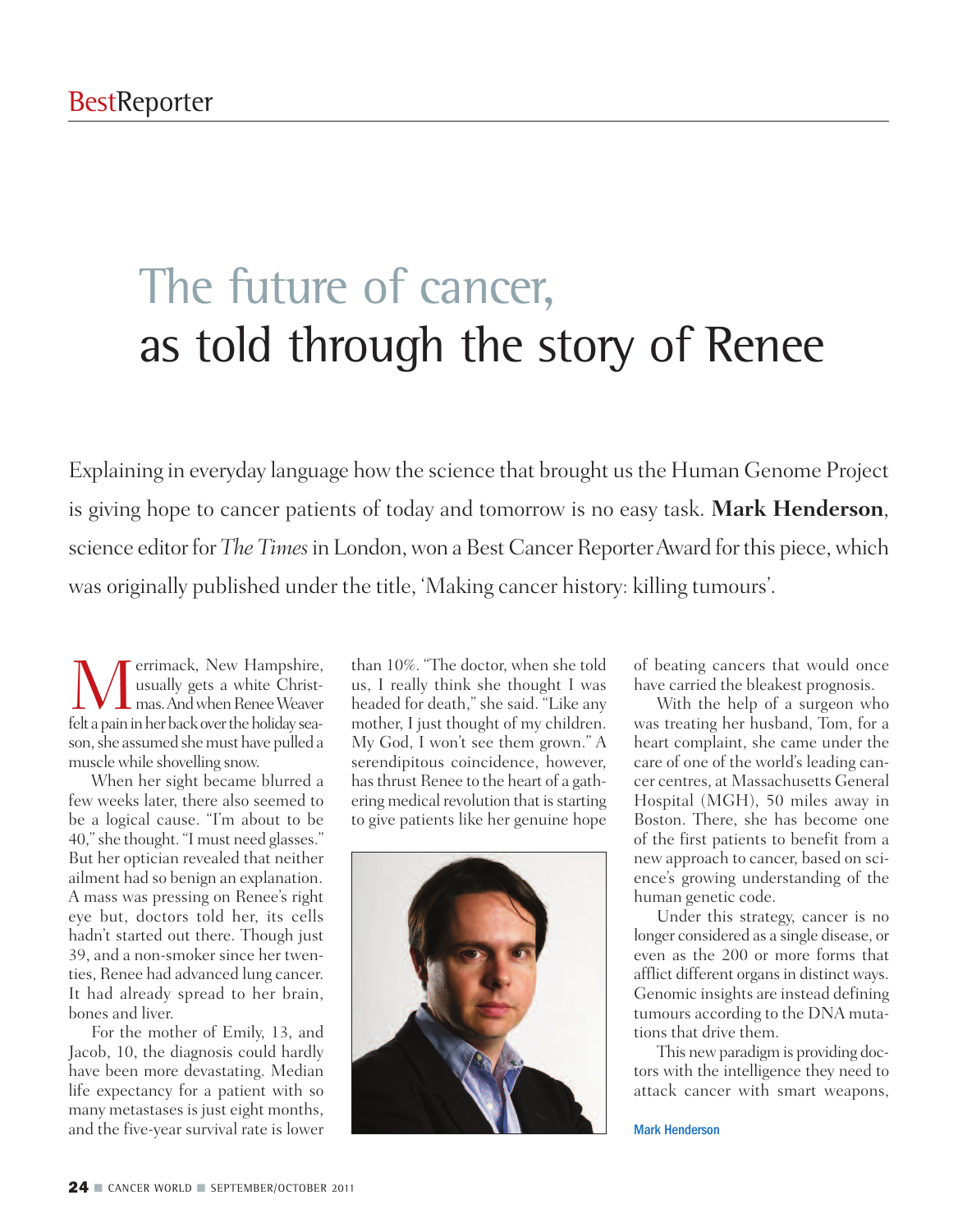

withs walk inviting

**THE ASSESSMENTIMES** 

Renee Weaver is a non-smoking. 39-year-old mother with lung cancer. It has spread to her brain, her bones & her liver. Her life expectancy should be eight months, but Renee's doctors are pioneering genetic techniques that promise a revolution in the fight against the deadly disease. Their aim? To contain, & even cure, cancer. **Starting with Renee.** 

A mission to inform. The story of non-smoker Renee, whose advanced lung cancer responded dramatically to treatment with a targeted therapy, brings readers realistic hope tempered with caution

calibrated for individual patients, in place of the blunt instruments of traditional oncology.It has already started to change the landscape of medicine, to transform its capacity to contain – and even sometimes cure – this dreaded disease.And it is coming to Britain.

This year, Cancer Research UK will begin establishing a network of centres that will use similar genetic techniques to guide treatment decisions for British patients. It will be the precursor to treating every NHS [National Health Service] cancer patient this way, perhaps in as little as five years. Renee's experience, though groundbreaking for now, could soon be expected to become routine. You might call it the future of cancer.

There is a tendency to think of can-

cer as an environmental disease, triggered by exposures such as smoking or ultraviolet light. But at root, it is a disease of the genes. It is the result of DNA defects that cause cells to grow unchecked; carcinogens are dangerous because they inflict this damage. The nucleus of a tumour cell is a place of genetic chaos, with many thousands of mutations. It is these that are the life force of cancer cells, feeding their appetite for proliferation and destruction. But they are also weaknesses that can be attacked.

As scientists have started to identify these mutations – abetted by the work of the Human Genome Project – they have begun to develop drugs that can knock them out. Agents such as erlotinib (Tarceva), trastuzumab (Herceptin) and imatinib (Glivec) neutralise the rogue proteins made by defective genes, killing tumours or weakening them so the body can finish the job. They have proved to be capable assassins, often prolonging life by years, but they cannot be deployed indiscriminately. For the most part, they work only against cancers with the genetic signatures they are designed to target. Doctors must know their enemy when planning attacks.

What this means, according to Daniel Haber, director of the MGH Cancer Centre, is that "you can no longer do cutting-edge oncology without genetic tests". It is not enough to diagnose cancer in a patient according to how a tumour looks under the microscope, and where it is in the body. You

Agents such as erlotinib neutralise the rogue proteins made by defective genes, killing or weakening tumours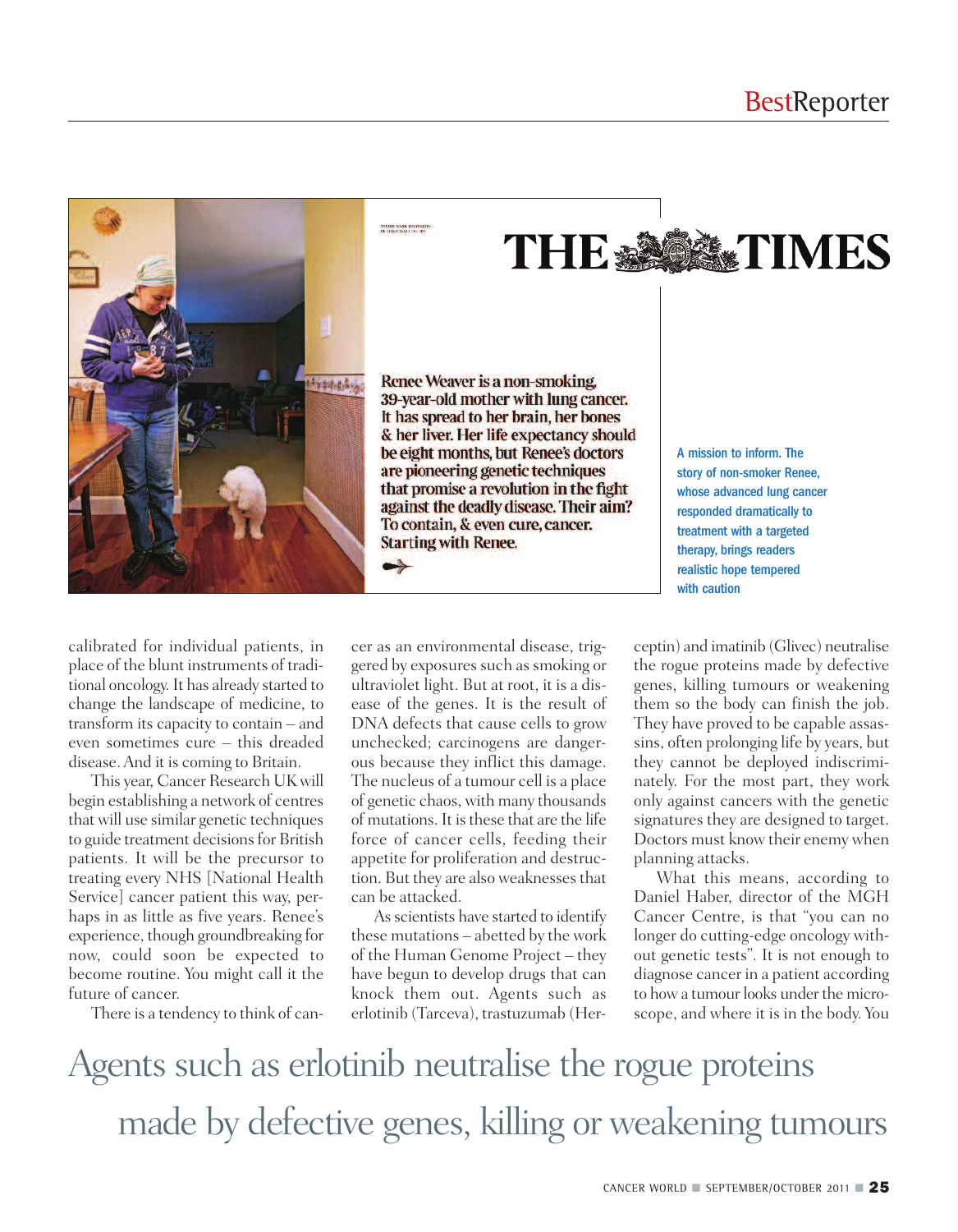have to read the molecular instructions that are driving it, the genes that make it tick.

Some tests that do this have been available for a few years. Indeed, the NHS requires that they be conducted before certain drugs are approved. Trastuzumab is given only to breast cancer patients with a defective HER2 gene, while cetuximab (Erbitux) is prescribed only for colon cancers without mutation in a gene called KRAS.

Provision of testing, however, is still patchy, and those patientswho do get it are investigated only for the defect that most commonly afflicts their particular cancer. A bowel cancer patient might get a KRAS test, but nothing else.

The MGH programme is taking such testing to a whole new level. At Renee's first appointment, her doctor, Lecia Sequist, ordered a battery of genetic investigations. A sample of her tumour was screened for about 120 different mutations in 13 genes that are known to affect drug response or prognosis. The hope was that she might be suitable for a targeted therapy – or that if nothing appropriate was available, she might be able to join a clinical trial.

"For someone like Renee, a young, female non-smoker, we had a high index of suspicion that she might have a suitable mutation," Dr Sequist said. "We pushed the lab to go as fast as possible and got the results back in eight days."

They provided a filament of hope. "Dr Sequist had told us that if the test was negative, we shouldn't give up," Renee said. "But when she said, 'We've got yourresults back,'therewas a tone in her voice. We could tell she was happy."

Dr Sequist was happy because the

test had revealed that her patient's tumour had a mutation in a gene called EGFR. This is present in about 10– 20% of lung cancers, and it is more common still in patients with Renee's age, sex and smoking history. It meant that she could be treated with erlotinib, a drug that inhibits EGFR.

The test greatly improved her prognosis: about 60% of patients with EGFR mutations respond well to erlotinib. It has also spared her the gruelling effects of chemotherapy: instead of intravenous courses of highly toxic drugs in hospital, she can take pills at home.

Renee does not look like a typical cancer patient. The only visible cluesto her treatment are a headscarf, to hide hair lost during radiotherapy that shrinks her brain lesions, and a little "teenage acne". She has had some diarrhoea and nausea, and she has lost some weight. But as her husband says: "We'd rather you were alive with a bit of a rash. I just think you're a trooper."

The beauty of MGH's wide-ranging test is that, even had Renee's tumour lacked an EGFR mutation, it could have revealed other genetic guides. A mutation called ALK, for example, present in about 5% of lung cancers, is common in patients with her profile.

"What we're doing is to capture all we can of what's happening genetically in the tumour, to look at everything that might possibly inform a treatment decision,"said Leif Ellisen, co-director of MGH's translational research laboratory, which developed the panel of tests, known as Snapshot. "If you really want to have personalised medicine, you have to test a broad spectrum of mutations in every tumour."

"We're testing for all the major mutations we feel can affect therapy, either now or in the near term," Dr Sequist said. "We're looking at the mutations for which there are licensed targeted drugs, as well as for some treatments that are currently in development. That way, when the drugs are ready, we'll be ready too."

Since March, this approach has become the standard at MGH for every patient with advanced lung, breast, gastrointestinal or brain tumours, as well as for malignant melanoma, the most aggressive form of skin cancer. About 900 people with these cancers – the types for which molecular diagnosis is currently most useful – will have the Snapshot test this year.

Many more can expect to benefit in future. New genes are being added all the time – there are now 16 on the panel, three more than when Renee was tested in February. The cancers for which it is indicated will widen further as the International Cancer Genome Consortium, a £600 million  $[€665$  million] project to find all the mutations that drive 50 common tumours, begins to deliver results. The initiative has already borne fruit: in December, the entire genomes of a lung tumour and a melanoma were published, identifying many new defects that could be drivers.

The next challenge is to roll out such programmes, so that they reach patients in small hospitals, and apply them earlier to treat patients whose cancers have yet to spread.

Trastuzumab has already made this second step, slashing recurrence rates after surgery for HER2-positive breast tumours.

A sample of her tumour was screened for about 120 mutations in 13 genes... the results came back in eight days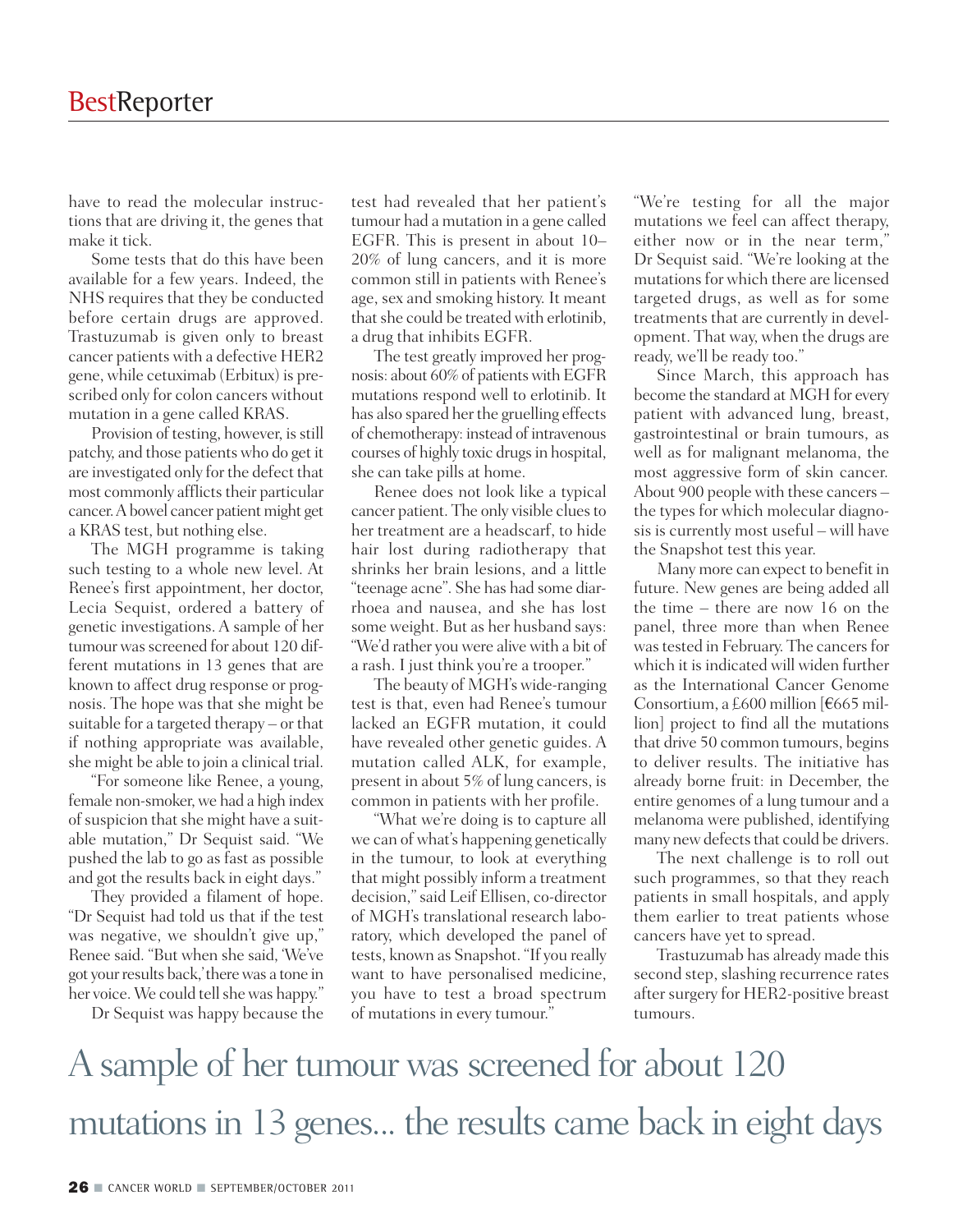### At a cost of about \$1000 and falling, the Snapshot test is well within the affordable range of health providers

At a cost of about \$1000 [€700] and falling, the Snapshot test is well within the affordable range of health providers such as the NHS. And MGH's oncologists are convinced that their methods will soon become commonplace. "For this to become standard in five years is not unrealistic," Dr Sequist said.

It is a position with which Professor Peter Johnson, the chief clinician of Cancer Research UK, concurs. "There's no doubt in my mind that this is the way cancer medicine is going," he said.

So convinced is the charity of the potential of broad-spectrum genetic diagnosis that it is establishing a programme to provide similar services in Britain. In the pilot phase, it plans to set up genetic testing centres at up to six hospitals, with the capacity to scan about 6000 patients a year for a range of mutations. It hopes to extend the scheme to every NHS hospital.

"We think it's clear that this train is already moving," Professor Johnson said. "It's time to take the initiative to apply these insights. Molecular typing of cancer will be in routine practice for many people before long. It's a matter of making sure we're ready."

For Renee, the roll-out cannot come too quickly. "If you're just someone who lives in a small town and doesn't have access to MGH, is your life not as important as someone who lives near Boston?"she said. "I'm lucky to be an hour away. This should be standard everywhere."

The pace of advance has also awakened business to the possibilities of a major new market. For example, Foundation Medicine, a Boston-based company that launched in April, aims to develop a one-stop-shop for genomic cancer diagnosis that is accessible to any hospital. Its advisers include Eric Lander, a pioneer of the Human Genome Project.

This enthusiasm for widespread genomic diagnosis of cancer has emerged because of the astonishing progress made by targeted therapies in the past decade. Their potential first became clear in 2001 with the advent of imatinib (Glivec), a drug designed to shut down a mutant gene that causes chronic myeloid leukaemia (CML). It transformed treatment of the disease. Patients who would once have been expected to die within months are still alive today, often living ordinary lives. The team who developed it, Brian Druker, Nicholas Lydon and Charles Sawyers, were awarded the Lasker-DeBakey Clinical Medical Research Award last year for "converting a fatal cancer into a manageable chronic condition". Similar targeted therapies have followed for some solid tumours,



#### **MUTATIONS EXPLAINED**

The DNA (deoxyribonucleic acid) in a cell's nucleus makes up genes (bits of code). Genes dictate what a cell does, what proteins it produces (and thus how we are made) and when it reproduces. This replication enables the body to grow and repair itself, but it is also when mutations, i.e., mistakes, occur. These can be inherited or result from

environmental factors such as UV light or smoking (called mutagens). Sometimes our cells can fix these mutations, but if they can't they are passed on to future copies of the cells. These cells normally cannot survive but in some cases they keep on dividing until a lump, or tumour, is formed.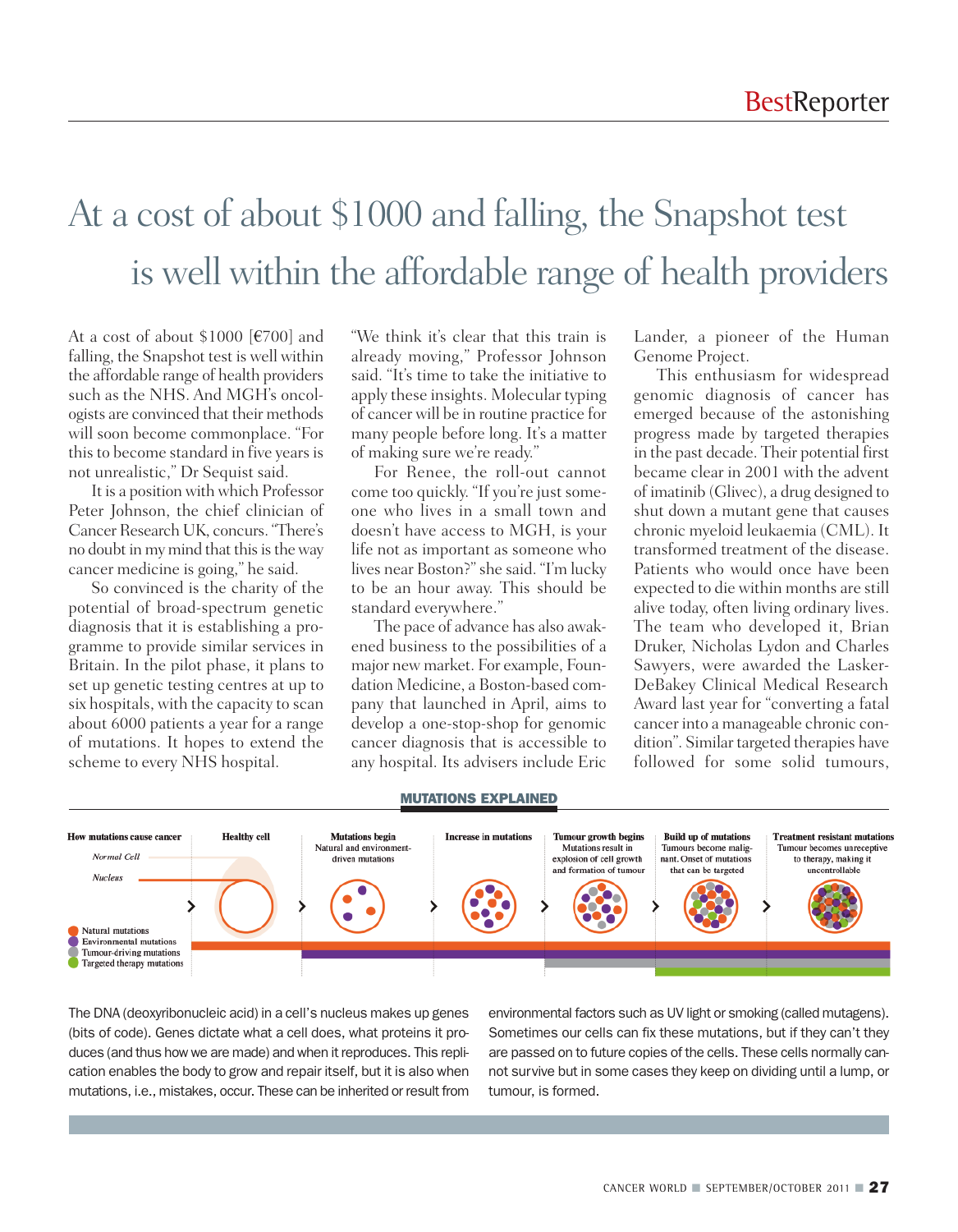## They have even begun to crack one of the deadliest and least tractable cancers of all: melanoma

especially those of the lung, bowel and breast. They have even begun to crack one of the deadliest and least tractable cancers of all: melanoma.

This skin cancer is readily treatable if caught early, but once it has started to spread it is a reliable killer. Chemotherapy rarely works, and fewer than one in ten patients live for a year. A diagnosis of metastatic melanoma is the proverbial death sentence.

On the wall of Professor Mike Stratton's office, though, hangs a remarkable picture. On the left is a positron emission tomography (PET) scan of a melanoma patient, whose body is riddled with cancer. It is so pockmarked that it resembles a Dalmatian. Next to it is a PET scan of the same body, taken 15 days later. It is almost completely clear: the cancer has melted away.

It is an image of which Professor Stratton, who heads the Cancer Genome Project at the Wellcome Trust Sanger Institute in Cambridge, is justifiably proud. For the drug that caused this extraordinary transformation was developed as a result of a genetic discovery made by his team just eight years ago. "It is an incredible kick for me and my colleagues to look at," he said. "On bad days, I look at that picture and I think things are all right. It gives us huge satisfaction to know that our work can make that sort of difference."

That difference began with the discovery in 2002 that a mutated gene called BRAF is present in about 70% of melanoma tumours. This insight allowed Plexxicon, a biotechnology company, to develop a BRAF inhibitor



A copy of the PET scan images of a melanoma patient that hang on Mike Stratton's office wall. On the left, it shows the patient before treatment with PLX4032, and on the right, 15 days after starting the therapy

called PLX4032.In initial trials, 80% of patients responded so well that tumours often vanished from their scans; the PET images are from one of the trial's participants.Almost two years after starting treatment, about one in five patients who responded remains clear. "The response was far more spectacular than we expected," said Keith Flaherty, of MGH, a leader of the trials. The drug is expected to be licensed next year.

The BRAF experience also highlights another fascinating aspect of cancer genomics that is changing the

way the disease is diagnosed and treated. This is because melanoma, caused by exposure to ultraviolet radiation from tanning salons or the Sun, is not the only cancer in which this gene malfunctions. BRAF can also be mutated in colon, lung and thyroid cancer – all organs on which the Sun doesn't shine. The same is true elsewhere: EGFR mutations are found in gastrointestinal and brain cancers, and the ALK mutation that drives some lung tumours was originally identified in lymphoma.

What this suggests is that cancers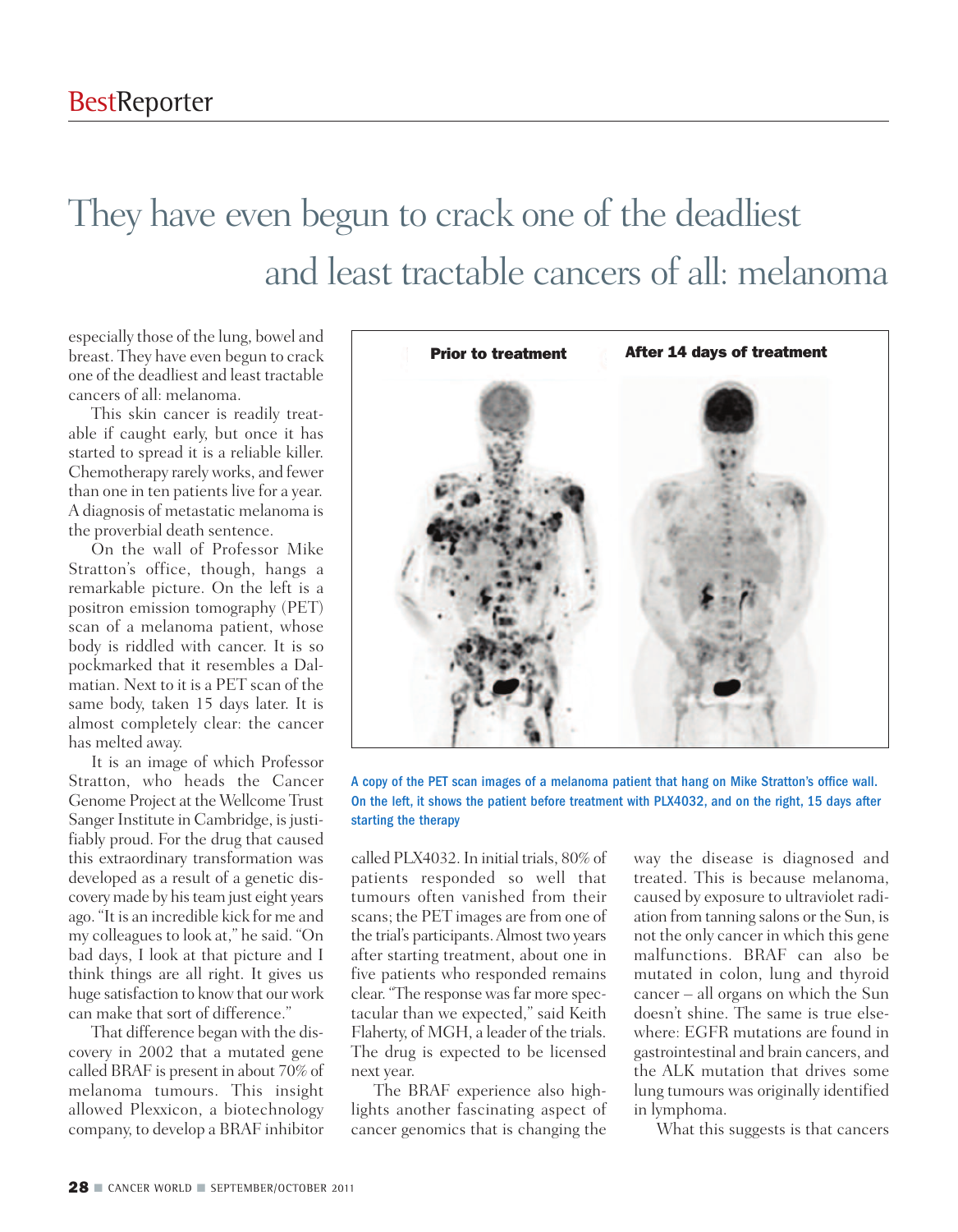that oncologists would never before have grouped together might well benefit from a similar therapeutic approach. The tissue in which a tumour is found may even be less of a guide to the best treatment than its molecular subtype.

While this is still a hypothesis, research is now putting it to the test. Trials are already under way to examine if BRAF and EGFR inhibitors work on cancers no matter where they began.

Dr Sequist said: "We used to think there was one cookbook for colon cancer and another for lung cancer. But there may be general treatment algorithms for colon cancer with BRAF that are the same for lung cancer with BRAF. The paradigm that certain drugs only work for cancersin a certain tissue is just old-fashioned."

For all the improvements that targeted therapy has delivered, however, none tell of unqualified success. In the first place, treatments still exist only for a subset of cancers: there is no agent, for instance, suitable for bowel tumours with mutant KRAS. In the second, though most patients whose tumours match a tailored drug respond for a time, their cancers often return.

PLX4032, the BRAF inhibitor, is a prime example. In trials, its effects generally delivered about ten months of remission, after which tumours started to progress: some patients who initially had results as spectacular as Professor Stratton's scans have since died. "That's still real progress," Dr Flaherty said. "For a metastatic melanoma patient, even ten months is a reprieve you rarely get with chemotherapy. Then you factor in the quality of life. But of course

it's not as much as we'd like. We're not calling it quits."

The problem is that cancers, like viruses and bacteria, can evolve resistance to drugs. This can happen in two ways. A tumour can acquire a new mutation that drives it forward even when BRAF or EGFR is knocked out. Or a few cells in a primary tumour may be resistant from the outset. When the larger number of susceptible cells have been killed, the resistant ones can take their place.

But if resistance remains a significant hurdle, there are grounds for optimism that it will not always be an insuperable one. "We're still losing most of our patients," Dr Sequist said. "But I do think that will improve."

Several trials are under way in which targeted therapies are being given alongside other drugs that, it is hoped, will prevent or delay resistance. Renee is participating in one of them: as well as erlotinib, she is receiving a drug called hydroxychloroquine, originally developed as an antimalarial, which may have an anti-cancer action. The hope is that this cocktail will prolong the effectiveness of her treatment.

The MGH doctors all feel that this multidrug approach to cancer will become increasingly important. Several made the analogy with HIV, which can be controlled with combination therapy, in which different antivirals guard against the development of resistance.

The toxicity of cancer drugs may sometimes prevent them being given all at once, as with HIV agents, but it may be possible to deliver what Dr Sequist calls "pulses" of treatment – a few weeks of erlotinib, followed

by a few weeks of something else – to hold a cancer in check. Should tumours regrow, it will also be necessary to retest them for mutations, to pick up any new ones that require fresh therapeutic tactics.

There is another reason why cancer researchers and clinicians speak often about HIV. This is that while there is no HIV vaccine, and no cure, the virus can be suppressed for long periods of time. HIV-positive people, such as Lord Smith of Finsbury, the former Culture Secretary, have taken combination therapies for two decades, remaining well enough to hold down high-powered jobs.A once-fatal infection has become a chronic one that can be managed so effectively it is questionable whether one should think of its carriers as ill.

The advent of genetically targeted therapies, and the molecular diagnostics that underpin them, has brought a similar goal into view for cancer. As Eunice Kwak, another MGH doctor, put it: "If you could cure cancer that would be phenomenal, but if you could make it similar to HIV, so that instead of being a lethal disease it becomes something you can live with and manage, that would be a huge advancement. It is maybe not so far away."

Dr Haber goes farther, noting that for patients whose cancer is caught early, before it has spread, targeted therapy could really change the meaning of the 'C-word'to cure. "We do OK with metastatic cancers, but it's a big challenge to fight a cancer that has got that big," he said. "The key is to get targeted therapies in there early."

Professor Stratton agrees. "I think

If resistance remains a significant hurdle, there are grounds for optimism that it will not be insuperable